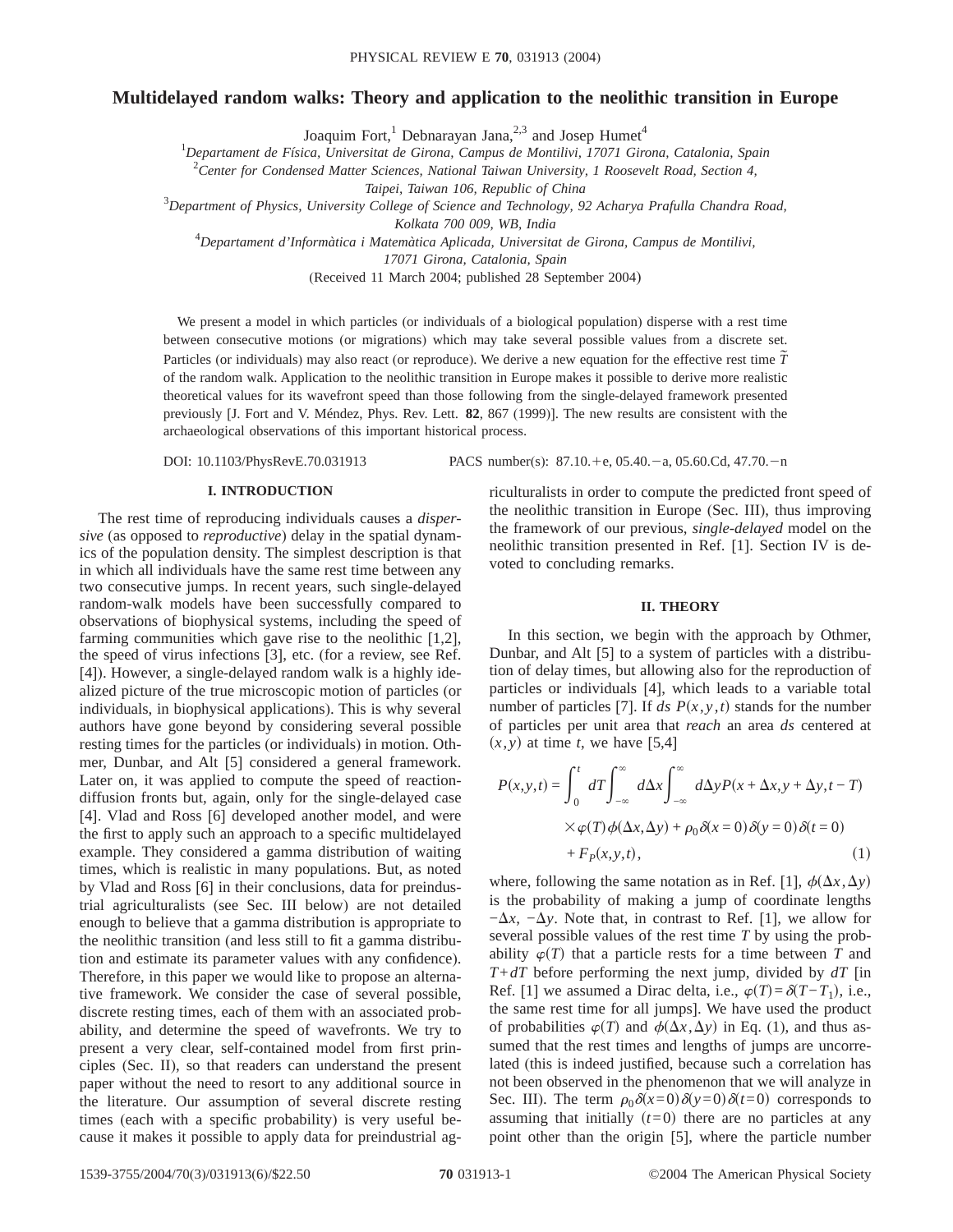density is  $\rho_0$ . The so-called source or growth function  $F<sub>P</sub>(x, y, t)$  is used to take care of the effect of the birth and death of individuals (or chemical reactions between particles), as usual [4].

The density  $\rho(x, y, t)$  of particles (or individuals) per unit area centered at  $\vec{x} \equiv (x, y)$  at time *t* is clearly given by the particles that have arrived at  $(x, y)$  at some earlier time and still not left, namely [5]

$$
\rho(x, y, t) = \int_0^t dt' P(x, y, t') \Psi(t - t'),
$$
\n(2)

where  $\Psi(t-t')$  is the probability that any particle rests for at least a time interval  $t-t'$  before performing the next jump, obviously [5]

$$
\Psi(t - t') = \int_{t - t'}^{\infty} dT \varphi(T) = 1 - \int_{0}^{t - t'} dT \varphi(T). \tag{3}
$$

In order to solve Eq. (1), we introduce the Fourier-Laplace transforms of the corresponding space-time fields [8,9],

$$
\hat{P}(k_x, k_y, s) = \int_{-\infty}^{\infty} dx \int_{-\infty}^{\infty} dy \int_{0}^{\infty} dt e^{-i\vec{k}\cdot\vec{x}-st} P(x, y, t), \quad (4)
$$

$$
\hat{\rho}(k_x, k_y, s) = \int_{-\infty}^{\infty} dx \int_{-\infty}^{\infty} dy \int_{0}^{\infty} dt e^{-i\vec{k}\cdot\vec{x} - st} \rho(x, y, t), \quad (5)
$$

$$
\hat{\varphi}(s)\hat{\phi}(k_x, k_y) = \int_0^\infty dT \, e^{-sT} \varphi(T) \int_{-\infty}^\infty d\Delta x \int_{-\infty}^\infty d\Delta y
$$
\n
$$
\times e^{-i\vec{k}\cdot\vec{\Delta x}} \phi(\Delta x, \Delta y), \tag{6}
$$

$$
\hat{F}_P(k_x, k_y, s) = \int_{-\infty}^{\infty} dx \int_{-\infty}^{\infty} dy \int_{0}^{\infty} dt e^{-i\vec{k}\cdot\vec{x} - st} F_P(x, y, t).
$$
\n(7)

Then, the Fourier-Laplace transforms of Eqs. (1) and (2) are [see, e.g., Ref. [8], formulas  $(F.5b,k)$  and  $(F.11g,n)$ ]

Making use of Eq. (12) into Eq. (11),

$$
\hat{P}(k_x, k_y, s)[1 - \hat{\varphi}(s)\hat{\phi}(k_x, k_y)] = \rho_0 + \hat{F}_P(k_x, k_y, s), \qquad (8)
$$

$$
\hat{\rho}(k_x, k_y, s) = \hat{\Psi}(s)\hat{P}(k_x, k_y, s), \qquad (9)
$$

where we have used the Laplace transform of Eq. (3), namely [see Ref. [9], formulas  $(32.13,25)$ ]

$$
\hat{\Psi}(s) = \frac{1 - \hat{\varphi}(s)}{s}.
$$
\n(10)

Therefore,

$$
\hat{\rho}(k_x, k_y, s)[1 - \hat{\varphi}(s)\hat{\phi}(k_x, k_y)] = \frac{\rho_0 - \hat{\varphi}(s)}{s} [1 + \hat{F}_P(k_x, k_y, s)].
$$
\n(11)

Antitransforming this equation, one can in principle find the differential equation for  $\rho(x, y, t)$ , which is the observable field in real space and time [10]. This framework was applied in Ref. [4] to the case of a single delay, namely  $\varphi(T) = \delta(T)$  $-T_1$ ) (which is, of course, nothing but a different route to the same result as that in Ref. [1]). In contrast, here we are interested in studying a system in which particles (or individuals) may wait for several possible rest times  $(T_1, T_2, T_3, \ldots)$  before performing the next jump. Therefore, we will consider the distribution

$$
\varphi(T) = \sum_{i=1}^{N} p_i \delta(T - T_i), \qquad (12)
$$

where  $p_i$  is the probability that the rest time is  $T_i$  (thus,  $\sum_{i=1}^{N} p_i = 1$ ). As explained in the Introduction (and explicitly shown in Sec. III), we consider a finite set of possible rest times  $(i=1,2,3,...,N)$  because in the application we are interested in, the available observations were recorded in this way, and fitting them to a continuous function (such as a gamma distribution) would introduce a very important source of error in the results, which would make them doubtful indeed. This difficulty of not having sufficiently detailed demographic dispersal data available has been already pointed out by previous authors [6].

$$
\hat{\rho}(k_x, k_y, s) \left[ 1 - \left( \sum_{i=1}^N p_i e^{-sT_i} \right) \hat{\phi}(k_x, k_y) \right] = \frac{1 - \sum_{i=1}^N p_i e^{-sT_i}}{s} [\rho_0 + \hat{F}_p(k_x, k_y, s)]. \tag{13}
$$

*N*

In order to be able to antitransform this equation in the simplest possible way, we make the following steps.

First, we rewrite the previous equation in a form such that the time and space probability distributions do not appear as a product but as separate terms,

$$
\hat{\rho}(k_x, k_y, s) \left[ \frac{1}{\sum_{i=1}^N p_i e^{-sT_i}} - \hat{\phi}(k_x, k_y) \right] = \frac{1}{s} \left[ \frac{1}{\sum_{i=1}^N p_i e^{-sT_i}} - 1 \right] [\rho_0 + \hat{F}_P(k_x, k_y, s)]. \tag{14}
$$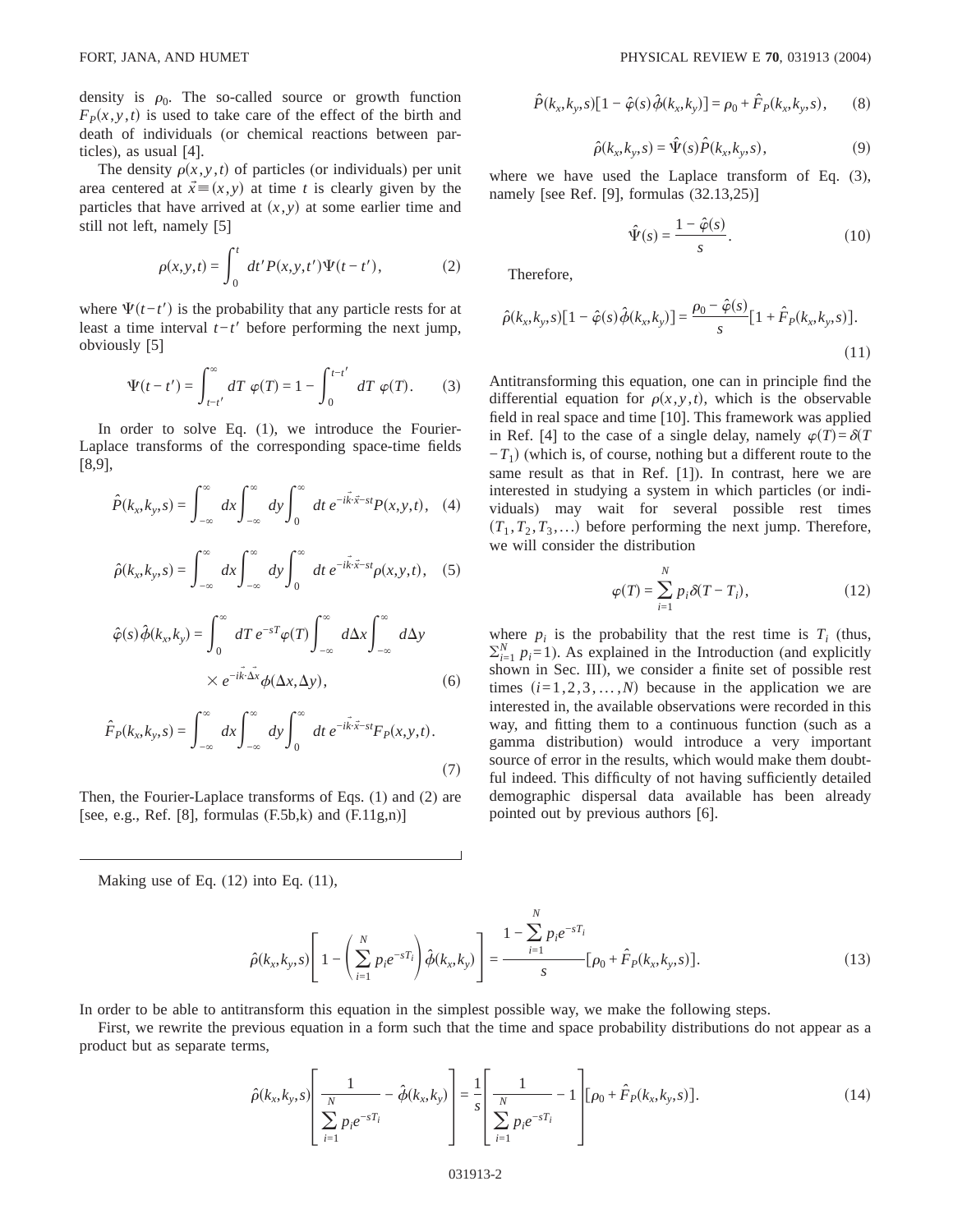Second, as in Ref. [1], we assume that the space kernel is isotropic, i.e.,  $\phi(-\Delta x, \Delta y) = \phi(\Delta x, \Delta y) = \phi(\Delta x, -\Delta y)$  $=\phi(\Delta y, \Delta x)$ . Then, from Eq. (6) and the normalization of probability  $\int_{-\infty}^{\infty} d\Delta x \int_{-\infty}^{\infty} d\Delta y \phi(\Delta x, \Delta y) = 1$ , we find that

$$
\hat{\phi}(k_x, k_y) = \int_{-\infty}^{\infty} d\Delta x \int_{-\infty}^{\infty} d\Delta y \left[ 1 - i\vec{k} \cdot \vec{\Delta} - k_x^2 \frac{\Delta x^2}{2} - k_y^2 \frac{\Delta y^2}{2} + O(3) \right] \phi(\Delta x, \Delta y) = 1 - \frac{\langle \Delta^2 \rangle}{4} (k_x^2 + k_y^2) + O(3), \tag{15}
$$

where  $O(3)$  stands for terms of third and higher powers of  $\Delta x$  and  $\Delta y$ .

Third, we assume that the characteristic time and space scales of the macroscopic observations (e.g., measurement of the front speed) are sufficiently large compared to the microscopic characteristic time and space scales (mean rest times  $T_i \leq t$  and jump displacements  $\Delta x \ll x$ ,  $\Delta y \ll y$ ), so that we may approximate both sides of Eq. (14) by their Taylor series up to second order in the variables  $T_i$ ,  $\Delta x$ , and  $\Delta y$  [an equivalent assumption was made in Ref. [1], below Eq. (6)]. Then, Eq. (14) becomes

$$
\hat{\rho}(k_x, k_y, s) \left[ \langle T \rangle s \left( 1 + \frac{\tilde{T}}{2} s \right) + \tilde{D} \langle T \rangle (k_x^2 + k_y^2) \right] = \langle T \rangle \left( 1 + \frac{\tilde{T}}{2} s \right) [\rho_0 + \hat{F}_P(k_x, k_y, s)], \tag{16}
$$

where we have introduced the mean rest time between successive jumps as  $\langle T \rangle = \sum_{i=1}^{N} p_i T_i$ , the diffusion coefficient as

$$
\widetilde{D} = \frac{\langle \Delta^2 \rangle}{4 \langle T \rangle},\tag{17}
$$

which for a single rest time  $(p_1=1, p_2=p_3=\cdots=0$  [11]) reduces to the usual formula  $D = \langle \Delta^2 \rangle / 4T_1$  [1,12], and we have defined

$$
\widetilde{T} = 2\langle T \rangle - \frac{\langle T^2 \rangle}{\langle T \rangle} = 2 \sum_{i=1}^N p_i T_i - \frac{\sum_{i=1}^N (p_i T_i^2)}{\sum_{i=1}^N p_i T_i}.
$$
 (18)

Equation (16) can be written

$$
\frac{\tilde{T}s}{2}(s\hat{\rho} - \rho_0) + s\hat{\rho} - \rho_0 = -\tilde{D}(k_x^2 + k_y^2)\hat{\rho} + \hat{F}_P(k_x, k_y, s) \n+ \frac{\tilde{T}}{2}s\hat{F}_P(k_x, k_y, s).
$$
\n(19)

Antitransforming this equation, we obtain

$$
\frac{\tilde{T}}{2}\frac{\partial^2 \rho}{\partial t^2} + \frac{\partial \rho}{\partial t} = \tilde{D}\left(\frac{\partial^2 \rho}{\partial x^2} + \frac{\partial^2 \rho}{\partial y^2}\right) + F_P(x, y, t) + \frac{\tilde{T}}{2}\frac{\partial F_P(x, y, t)}{\partial t},\tag{20}
$$

where we have used formulas (F.5j) in Ref. [8] and (32.7,8) in Ref. [9], and applied that  $\rho(x, y, t=0) = \rho_0 \delta(x=0) \delta(y=0)$ . We have also used that  $F_p(x, y, t=0) = 0$ , which is justified if, as usual [4], we consider that the population is initially saturated at the origin and reproduces according to the logistic growth function, namely,

$$
F_P = a\rho \bigg( 1 - \frac{\rho}{\rho_0} \bigg),\tag{21}
$$

where *a* is called the initial growth rate and  $\rho_0$  the saturation density of the population. Equation (21) agrees with many hyperbolic reaction-diffusion equation [see Eq. (7) in Ref.

experimental data on human populations [13,14].

[1]], but the role of the single rest time in the single-delay model in Ref. [1] is now played by  $\tilde{T}$ , which is given by the new result (18). In this sense,  $\tilde{T}$  may be called an "effective" rest time. It may be written as

In our opinion, Eq. (20) is a very nice result. It shows that if there are several possible delays, the system still follows a

$$
\widetilde{T} = \langle T \rangle (1 - \varepsilon), \tag{22}
$$

where

$$
\varepsilon = \frac{\langle (\Delta T)^2 \rangle}{\langle T \rangle^2} = \frac{\langle (T - \langle T \rangle)^2 \rangle}{\langle T \rangle^2}
$$
(23)

is the relative dispersion (or fluctuation) of the waiting time. Physically, we can understand the fact that  $\tilde{T} \neq \langle T \rangle$ , i.e., the presence of the last term in Eq. (22), as follows. Consider two waiting-time distributions with the same mean  $\langle T \rangle$  but different dispersions (Fig. 1). If the distribution shape is wide [Fig. 1(a)], some individuals will have low values of the dispersive delay *T*, as compared to those of narrower distribution [Fig. 1(b)]. Intuitively, it is obvious that a population front will travel faster if some individuals move sooner, i.e., with a lower delay  $T$  [as in Fig. 1(a) as compared to Fig. 1(b)]. This is the physical reason why the effective delay  $\tilde{T}$ (which tends to slow the front down) will be lower for Fig. 1(a), so that  $\tilde{T}$  decreases with increasing values of the dispersion  $\varepsilon$ , as predicted by Eq. (22).

It is easily seen (e.g., by considering the simple case of two possible delays  $T_1$  and  $T_2$ ) that it is possible that  $\varepsilon > 1$ and, therefore,  $\tilde{T}$ <0. In such an instance, Eq. (20) breaks down, as we will now show. In the derivation above of Eq. (16), we have Taylor-expanded the function [which appears in Eq. (14)]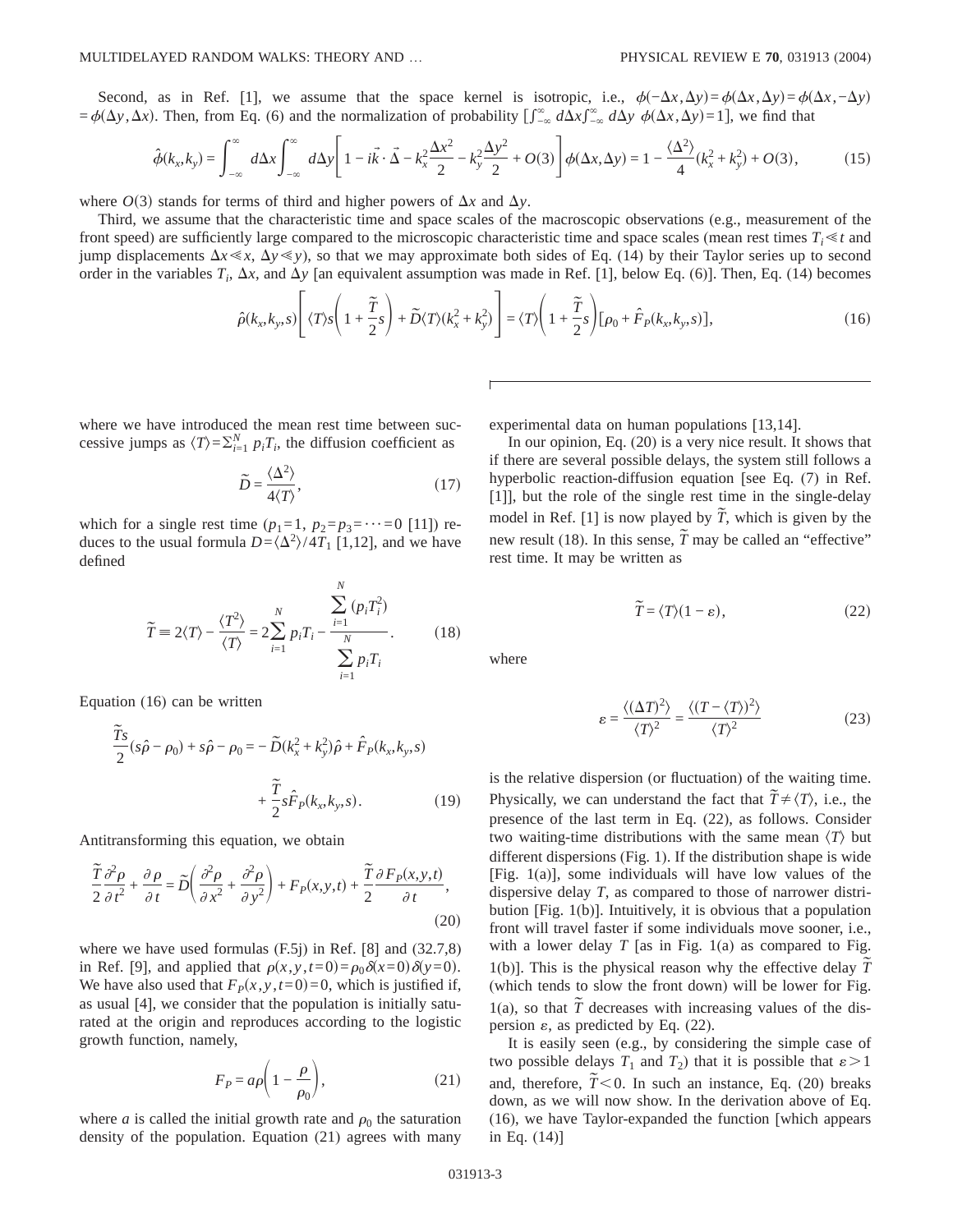

FIG. 1. This figure is useful in understanding why the effective delay time  $\tilde{T}$  of the random walk, introduced in this work, depends not only on the mean  $\langle T \rangle$  but also on the dispersion  $\varepsilon$  of the delaytime distribution. Both distributions depicted have the same mean delay  $\langle T \rangle$ , but that in (a) has a greater dispersion  $\varepsilon$ , implying that a few particles (or individuals) jump (or migrate) sooner (low values of *T*), which must lead to a faster front, i.e., to a lower effective delay  $\tilde{T}$ . This explains that  $\tilde{T}$  decreases with increasing values of the dispersion  $\varepsilon$ , as predicted by Eq. (22).

$$
f \equiv \frac{1}{N} = 1 + \langle T \rangle s + \frac{1}{2} \langle T \rangle \widetilde{T} s^2 + O(T_i^3).
$$
  

$$
\sum_{i=1}^{N} p_i e^{-sT_i}
$$

We note that  $\partial f / \partial s > 0$ , and that for  $\tilde{T} < 0$  we have  $\frac{\partial^2 f}{\partial s^2}$  < 0. Thus, if  $\tilde{T}$  < 0 the second-order approximation used in Eq. (16), namely  $f \approx 1 + \langle T \rangle s + \frac{1}{2} \langle T \rangle \tilde{T} s^2$ , becomes negative for some values of *s*, so that in this approximation we have that the function  $\hat{\varphi}(s) = \sum_{i=1}^{N} p_i e^{-sT_i} < 0$  for some values of *s*. But then Eq. (6) implies that the waiting-time probability distribution function  $\varphi(T)$  < 0 for some values of *T*. Negative probabilities have no physical sense, thus we conclude that for  $\tilde{T}$  < 0 the second-order expansion that leads to Eq. (20) cannot be applied. Of course, if in some specific application one computes the value of  $\tilde{T}$  using Eq. (18) and finds that  $\tilde{T}$  < 0, this does not mean that population fronts do not exist. One should then keep terms of order higher than the second in the Taylor expansions, so that Eq. (20) will be replaced by a more complicated equation with terms, e.g., of the form  $\partial^3 \rho / \partial t^3$ . In the application we are interested in solving (Sec. III), this is not the case, i.e., we will find that  $\tilde{T} > 0$ .

Therefore, in the present paper we will not analyze the case *T*  $\tilde{T}$   $\leq$  0 in more detail. However, let us mention that we do not expect that analytical solutions are possible when additional terms in the Taylor series are kept, as already happens for the simpler, special case of a single delay even under some dispersal kernel assumptions that simplify the calculations [2].

Before leaving this section, we would like to stress the differences from previous work.

In Ref. [4], a single rest time between two successive jumps  $[φ(T) = δ(T - T_1)$  [11]] and a Gaussian distribution of jump lengths in one dimension  $[φ(Δx) ≈ exp[-Δx<sup>2</sup>/α<sup>2</sup>]]$  were assumed. In contrast, in the derivation above, (i) there are several possible, discrete values of the rest time [Eq. (12)]; (ii) the distribution of jump lengths is arbitrary; and (iii) space has two dimensions (as required for the application in the next section).

In Refs. [6,16], the distribution of rest times applied is not given by Eq. (12) but by a gamma distribution (as explained in the Introduction, a gamma distribution is very useful for many cases, but not in the application that we analyze in the next section). Some other examples have also been considered in Ref. [17] (including non-Markovian random walks leading to anomalous diffusion). But instead of the very interesting, abstract, and general models in Refs. [6,17], for our purposes here it will be much simpler and clearer to make use of the direct approach we have presented. It makes the present paper self-contained and fits perfectly with the kind of data available for the problem we want to solve in the next section.

## **III. APPLICATION TO THE NEOLITHIC TRANSITION IN EUROPE**

Reference [1] dealt with the range expansion of agriculturalists across Eurasia, which took place 10 000 to 4000 years Before Present. In that model, a single rest time *T*  $=25$  yr was assumed and the evolution equation was

$$
\frac{T}{2}\frac{\partial^2 \rho}{\partial t^2} + \frac{\partial \rho}{\partial t} = D\left(\frac{\partial^2 \rho}{\partial x^2} + \frac{\partial^2 \rho}{\partial y^2}\right) + F_P(x, y, t) + \frac{T}{2}\frac{\partial F_P(x, y, t)}{\partial t},\tag{24}
$$

with  $F_p$  given by Eq. (21). The wavefront solutions to this equation have speed [18,19]

$$
v_{\text{single delay}} = \frac{2\sqrt{aD}}{1 + a\frac{T}{2}}.\tag{25}
$$

In Ref. [1], we also used the mean observed values *a* =0.032 yr<sup>-1</sup> and  $\langle \Delta^2 \rangle$ =1544 km<sup>2</sup>, as well as  $D = \langle \Delta^2 \rangle / 4T$  in Eq. (25), and in this way obtained  $v_{single\ delay} = 1.0 \text{ km/yr, so}$ that there was good agreement with the observed speed from the archaeological record  $(1.0\pm 0.2 \text{ km/yr})$ , see Fig. 1 and the main text in Ref. [1], as well as [20]).

In [1], summarized in the previous paragraph, we simply assumed that the time between successive (i.e., parents' and their childrens') migrations is the same for all individuals, i.e., we made the approximation of a single rest time with a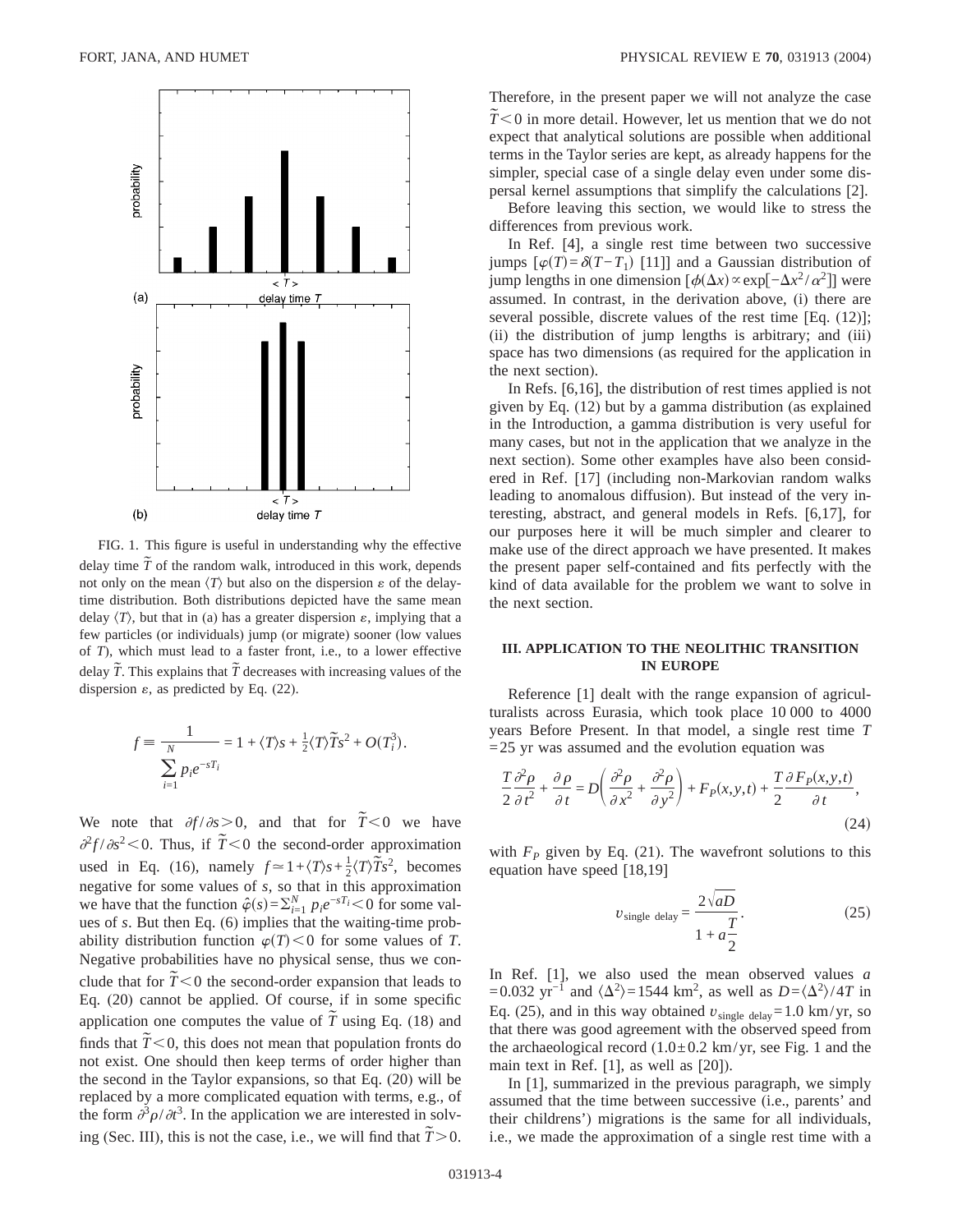

FIG. 2. Predictions for the speed of the wave of advance of farmers in the neolithic transition according to the model with a single delay [1] (dashed curves) and to the more realistic model with several discrete delays, as developed in the present paper (full curves). The dashed curves are therefore the same as those in Ref. [1], Fig. 3. It is seen that for many of the possible values of the reproductive and dispersive parameters of the population (hatched rectangle), the predictions of the new, more accurate model are still consistent with the front speed from the archaeological data  $(1.0 \pm 0.2 \text{ km/yr}, \text{ from Fig. 1 in Ref. [1]).}$ 

value equal to the so-called generation time, namely *T*  $\approx$  25 yr [15]. But, clearly, a single value for the rest time cannot be a realistic description, because different children will leave their parents at different ages. Therefore, it is quite important to see how the results change when taking into account a realistic rest-time distribution. In order to do so, we resort to Ref. [21], which is the same source from which the value of  $\langle \Delta^2 \rangle$  in Refs. [1,22] was estimated [23]. From Ref. [21], we find that the observed rest-time distribution is *T*<sub>1</sub>=27 yr, *p*<sub>1</sub>=0.46; *T*<sub>2</sub>=35.5 yr, *p*<sub>2</sub>=0.51; *T*<sub>3</sub>=45.5 yr, *p*<sub>3</sub>  $=0.02$ ;  $T_4 = 55.5$  yr,  $p_4 = 0.01$  [24]. Then Eq. (18) yields  $\tilde{T}$  $=31.1$  yr. Using, for the moment, the same mean observed values as above, namely  $a=0.032$  yr<sup>-1</sup> and  $\langle \Delta^2 \rangle = 1544$  km<sup>2</sup> [1], Eq. (17) yields  $\tilde{D} = 386 \text{ km}^2/\text{gen} = 12.06 \text{ km}^2/\text{yr}$  and the wavefront speed of Eq. (20) is [18,19]

$$
v_{\text{multidelay}} = \frac{2\sqrt{a\tilde{D}}}{1 + a\frac{\tilde{T}}{2}} = 0.83 \text{ km/yr},\tag{26}
$$

which implies that the correction relative to the single-delay result in Ref. [1] is of 17%, so that the effect of several delays turns out to be one of minor importance (as far as the order of magnitude is considered), but should not be neglected *a priori*. (Note that our detailed analysis of the demographic data is also relevant: the value  $T=25$  yr used in Ref. [1] is the so-called generation time and was obtained from Ref. [22]. But we now realize that this is essentially the age difference between parents and their *oldest* child, not the mean age difference averaged over *all* children [24].) An important point is that the new, more accurate result of 0.83 km/yr is still within the observed range for the wavefront speed  $(1.0\pm 0.2 \text{ km/yr}, \text{ from Fig. 1 in Ref. } [1]; \text{ see also})$ [20]). Of course, our model is also interesting in itself, because it is applicable to many other human transitions and biological invasions, where the effect of having several delays may be a relevant point, as well as to nonbiological systems with random walks with several possible delays.

To what extent does our new result for the European neolithic depend on the uncertainties in the values of the parameters? In Fig. 2 we see that, for many values of *a* and  $\langle \Delta^2 \rangle / \langle T \rangle$  in the range allowed by independent observations [1] (hatched rectangle), the predictions of the multidelayed model are consistent with the observed speed  $(1.0\pm0.2 \text{ km/yr } [1])$ .

### **IV. CONCLUDING REMARKS**

In this paper, we have presented a theoretical framework of multidelayed random walks with reaction. It has been applied to the neolithic transition in Europe. The effect of having several delays is, at the end, mathematically very simple: the single-delayed front speed is given by Eq. (25), whereas the multidelayed one is given by Eq. (26), which has the same mathematical form but with (i) the single rest time between successive jumps *T* replaced by an effective rest time  $\tilde{T}$ , which must be computed by means of our new Eq. (18), first derived in the present paper, and (ii) the diffusion coefficient *D* given by Eq. (17). In the specific application of the neolithic transition, the effect of a single delay was analyzed in Ref. [1]. Here, we have generalized it to the realistic case of several delays. The predicted speed is still consistent with the observed range of  $1.0\pm 0.2$  km/yr (Fig. 2), but it is somewhat lower, essentially because a reevaluation of the dispersal demographic data shows that the effective delay  $\tilde{T}$ is higher than the value  $T=25$  yr used for the single-delay model in Ref. [1].

### **ACKNOWLEDGMENTS**

We thank L. L. Cavalli-Sforza for suggesting this research work to us, for advice, and for discussions. Computing equipment used in this work was partially funded by the Generalitat de Catalunya under Grant No. Grup Consolidat SGR-2001-00186 (J.F.) and by the MICYT under Grant No. REN-2003-00185 (JF).